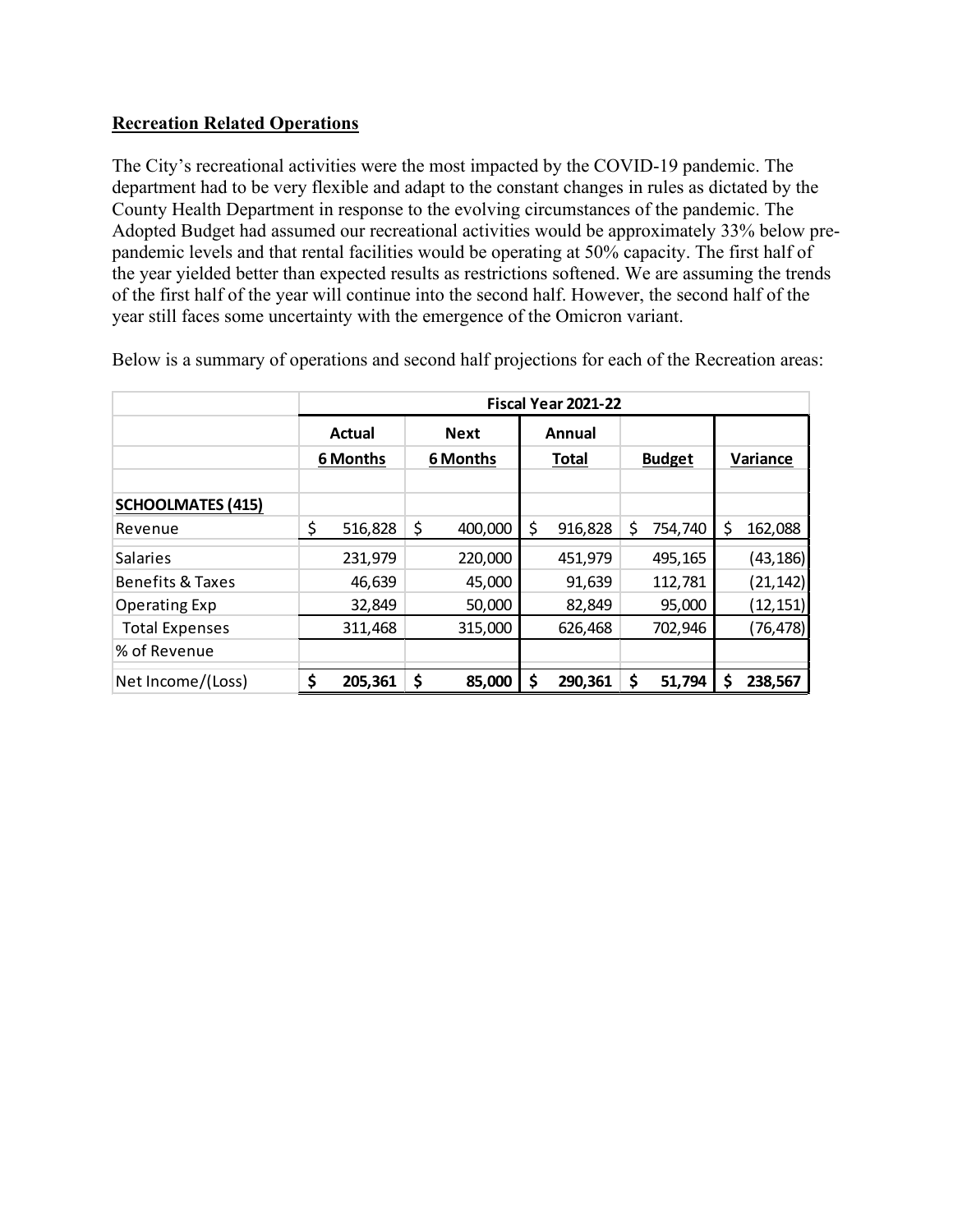| Fiscal Year 2021-22 |                |                                                                            |                                  |                                                                       |              |                                                                        |                 |                                                                                                                                                 |                |  |  |
|---------------------|----------------|----------------------------------------------------------------------------|----------------------------------|-----------------------------------------------------------------------|--------------|------------------------------------------------------------------------|-----------------|-------------------------------------------------------------------------------------------------------------------------------------------------|----------------|--|--|
|                     | <b>Actual</b>  |                                                                            | <b>Next</b>                      |                                                                       | Annual       |                                                                        |                 |                                                                                                                                                 |                |  |  |
|                     |                |                                                                            |                                  |                                                                       | <b>Total</b> |                                                                        |                 |                                                                                                                                                 | Variance       |  |  |
|                     |                |                                                                            |                                  |                                                                       |              |                                                                        |                 |                                                                                                                                                 |                |  |  |
|                     |                |                                                                            |                                  |                                                                       |              |                                                                        |                 |                                                                                                                                                 |                |  |  |
|                     |                |                                                                            |                                  |                                                                       |              |                                                                        |                 |                                                                                                                                                 | 615,736        |  |  |
|                     | 728,067        |                                                                            | 688,000                          |                                                                       | 1,416,067    |                                                                        |                 |                                                                                                                                                 | 110,962        |  |  |
|                     | 164,662        |                                                                            | 158,000                          |                                                                       | 322,662      |                                                                        | 329,361         |                                                                                                                                                 | (6, 699)       |  |  |
|                     | 597,676        |                                                                            | 615,000                          |                                                                       | 1,212,676    |                                                                        | 969,200         |                                                                                                                                                 | 243,476        |  |  |
|                     |                |                                                                            | 1,461,000                        |                                                                       |              |                                                                        |                 |                                                                                                                                                 | 347,739        |  |  |
|                     |                |                                                                            |                                  |                                                                       |              |                                                                        |                 |                                                                                                                                                 |                |  |  |
| \$                  | 129,831        | \$                                                                         | (191,000)                        | \$                                                                    | (61, 169)    |                                                                        |                 | \$                                                                                                                                              | 267,997        |  |  |
|                     |                |                                                                            |                                  |                                                                       |              |                                                                        |                 |                                                                                                                                                 |                |  |  |
|                     |                |                                                                            |                                  |                                                                       |              |                                                                        |                 |                                                                                                                                                 |                |  |  |
|                     |                |                                                                            |                                  |                                                                       |              |                                                                        |                 |                                                                                                                                                 | 583,944        |  |  |
|                     | 486,506        |                                                                            | 450,000                          |                                                                       | 936,506      |                                                                        | 829,394         |                                                                                                                                                 | 107,112        |  |  |
|                     | 116,462        |                                                                            | 105,000                          |                                                                       | 221,462      |                                                                        | 216,594         |                                                                                                                                                 | 4,868          |  |  |
|                     | 542,910        |                                                                            | 550,000                          |                                                                       | 1,092,910    |                                                                        | 826,950         |                                                                                                                                                 | 265,960        |  |  |
|                     | 1,145,878      |                                                                            | 1,105,000                        |                                                                       | 2,250,878    |                                                                        |                 |                                                                                                                                                 | 377,940        |  |  |
|                     |                |                                                                            |                                  |                                                                       |              |                                                                        |                 |                                                                                                                                                 |                |  |  |
| \$                  | (45,433)       | \$                                                                         | (255,000)                        | \$                                                                    | (300,433)    | \$.                                                                    |                 | \$                                                                                                                                              | 206,005        |  |  |
|                     |                |                                                                            |                                  |                                                                       |              |                                                                        |                 |                                                                                                                                                 |                |  |  |
|                     |                |                                                                            |                                  |                                                                       |              |                                                                        |                 |                                                                                                                                                 |                |  |  |
| \$                  | 209,676        | \$                                                                         | 200,000                          | \$                                                                    | 409,676      | \$                                                                     | 618,000         | \$.                                                                                                                                             | (208, 324)     |  |  |
|                     | 176,450        |                                                                            | 180,000                          |                                                                       | 356,450      |                                                                        | 395,673         |                                                                                                                                                 | (39, 223)      |  |  |
|                     | 30,446         |                                                                            | 35,000                           |                                                                       | 65,446       |                                                                        | 82,432          |                                                                                                                                                 | (16, 986)      |  |  |
|                     | 27,247         |                                                                            | 30,000                           |                                                                       | 57,247       |                                                                        | 62,500          |                                                                                                                                                 | (5, 253)       |  |  |
|                     | 234,143        |                                                                            | 245,000                          |                                                                       | 479,143      |                                                                        | 540,605         |                                                                                                                                                 | (61, 462)      |  |  |
|                     |                |                                                                            |                                  |                                                                       |              |                                                                        |                 |                                                                                                                                                 |                |  |  |
| \$                  |                |                                                                            | (45,000)                         | \$                                                                    |              | \$                                                                     | 77,395          |                                                                                                                                                 | \$ (146, 863)  |  |  |
|                     |                |                                                                            |                                  |                                                                       |              |                                                                        |                 |                                                                                                                                                 |                |  |  |
|                     |                |                                                                            |                                  |                                                                       |              |                                                                        |                 |                                                                                                                                                 |                |  |  |
| \$                  | 289,848        | \$                                                                         | 200,000                          | \$                                                                    | 489,848      | \$                                                                     | 250,000         | \$                                                                                                                                              | 239,848        |  |  |
|                     |                |                                                                            |                                  |                                                                       |              |                                                                        |                 |                                                                                                                                                 | 46,069         |  |  |
|                     | 14,648         |                                                                            |                                  |                                                                       |              |                                                                        | 24,109          |                                                                                                                                                 | 5,539          |  |  |
|                     | 18,700         |                                                                            | 25,000                           |                                                                       | 43,700       |                                                                        |                 |                                                                                                                                                 | (12, 300)      |  |  |
|                     | 90,848         |                                                                            | 90,000                           |                                                                       | 180,848      |                                                                        | 141,539         |                                                                                                                                                 | 39,309         |  |  |
|                     |                |                                                                            |                                  |                                                                       |              |                                                                        |                 |                                                                                                                                                 |                |  |  |
| \$                  | 199,000        | \$                                                                         | 110,000                          | \$                                                                    | 309,000      | \$                                                                     | 108,461         | \$                                                                                                                                              | 200,539        |  |  |
|                     |                |                                                                            |                                  |                                                                       |              |                                                                        |                 |                                                                                                                                                 |                |  |  |
|                     |                |                                                                            |                                  |                                                                       |              |                                                                        |                 |                                                                                                                                                 |                |  |  |
|                     |                |                                                                            |                                  |                                                                       |              |                                                                        |                 |                                                                                                                                                 | 269            |  |  |
|                     | 7,612          |                                                                            | 8,000                            |                                                                       | 15,612       |                                                                        | 18,608          |                                                                                                                                                 | (2,996)        |  |  |
|                     | 3,105          |                                                                            | 3,000                            |                                                                       | 6,105        |                                                                        | 6,226           |                                                                                                                                                 | (121)          |  |  |
|                     | 8,819          |                                                                            | 10,000                           |                                                                       | 18,819       |                                                                        | 23,750          |                                                                                                                                                 | (4,931)        |  |  |
|                     | 19,536         |                                                                            | 21,000                           |                                                                       | 40,536       |                                                                        | 48,584          |                                                                                                                                                 | (8,048)        |  |  |
|                     |                |                                                                            |                                  |                                                                       |              |                                                                        |                 |                                                                                                                                                 |                |  |  |
| \$                  | 733            | \$                                                                         | (1,000)                          | \$                                                                    | (267)        | \$                                                                     | (8,584)         | \$                                                                                                                                              | 8,317          |  |  |
|                     | \$<br>Ś.<br>\$ | <b>6 Months</b><br>1,620,236<br>1,490,405<br>1,100,444<br>57,499<br>20,269 | \$<br>Ŝ.<br>$(24, 468)$ \$<br>\$ | <b>6 Months</b><br>1,270,000<br>850,000<br>50,000<br>15,000<br>20,000 | \$           | \$2,890,236<br>2,951,405<br>\$1,950,444<br>107,499<br>29,648<br>40,269 | (69, 468)<br>\$ | <b>Budget</b><br>\$2,274,500<br>1,305,105<br>2,603,666<br>$$$ (329,166)<br>\$1,366,500<br>1,872,938<br>(506, 438)<br>61,430<br>56,000<br>40,000 | \$<br>\$<br>\$ |  |  |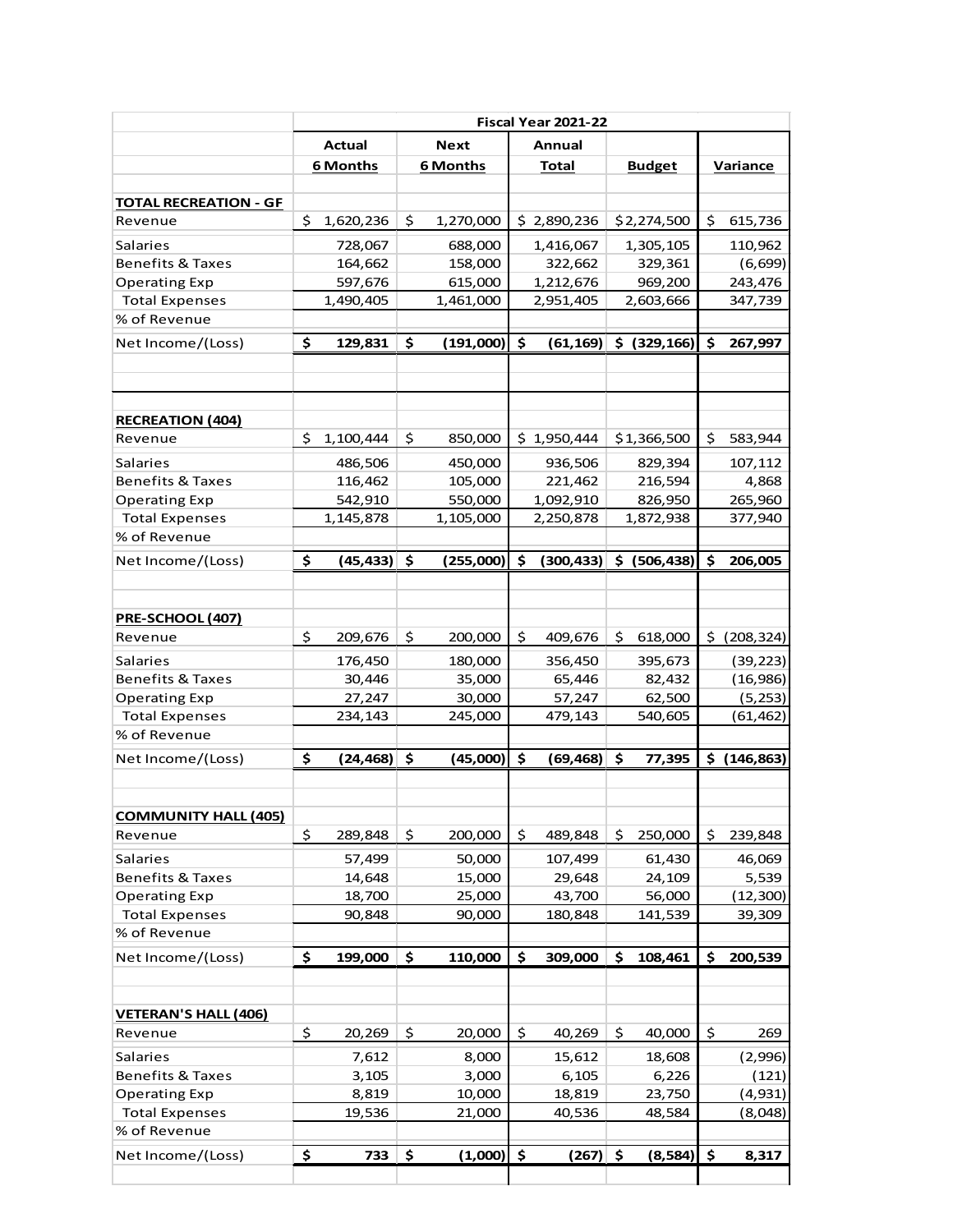#### **Community Pool**

The Community Pool is permanently closed which is consistent with the adopted budget, which included \$40,000 to cover shutdown and utility costs. We are now projecting shutdown costs to be approximately \$25,000 to \$30,000.

On Thursday, November 18<sup>,</sup> 2021, the City of Piedmont successfully priced \$19,500,000 in General Obligation Bonds to rebuild the Piedmont Community Pool pursuant to voter-approved Measure UU. The transaction closed on December 8, 2021. The Bonds were issued as a single series bearing a tax-exempt fixed rate of 5.0% to maturity in an aggregate principal amount of \$19.5 million resulting in an original issue premium of \$5,829,463.85. The bonds will have a final maturity of September 1, 2051 and be subject to redemption at the option of the City on any date on or after September 1, 2031.

After paying bond issuance costs and capitalized interest, the City will have approximately \$24.4 million available to complete the Community Pool Project. Given escalating construction costs, inflation, and supply chain challenges, we are fortunate that this should provide significant contingency to support development of a Community Pool that reflects the conceptual design approved in 2016 and serves the aquatic needs of Piedmont.

#### **Capital Funds**

#### FACILITY MAINTENANCE

As of December 31, 2021, the City has spent approximately \$650,000 of the \$2.6 million of expenditures included in the FY 21-22 Approved Budget. Projects completed during the first six months of FY 2021-22 using the Facilities Maintenance fund included various sidewalk replacement and repairs, City Hall upgrades including restoration of the Council Chamber seating, Corey Reich Tennis Center signage, as well as many miscellaneous ongoing and deferred maintenance projects within the City's facilities.

As noted in the Overview section of the Approved Budget, based on our current long-term plan, Facilities Maintenance will not be adequately funded in the near future.

The schedule on the following page summarizes fund activity for the next seven years, excluding major projects: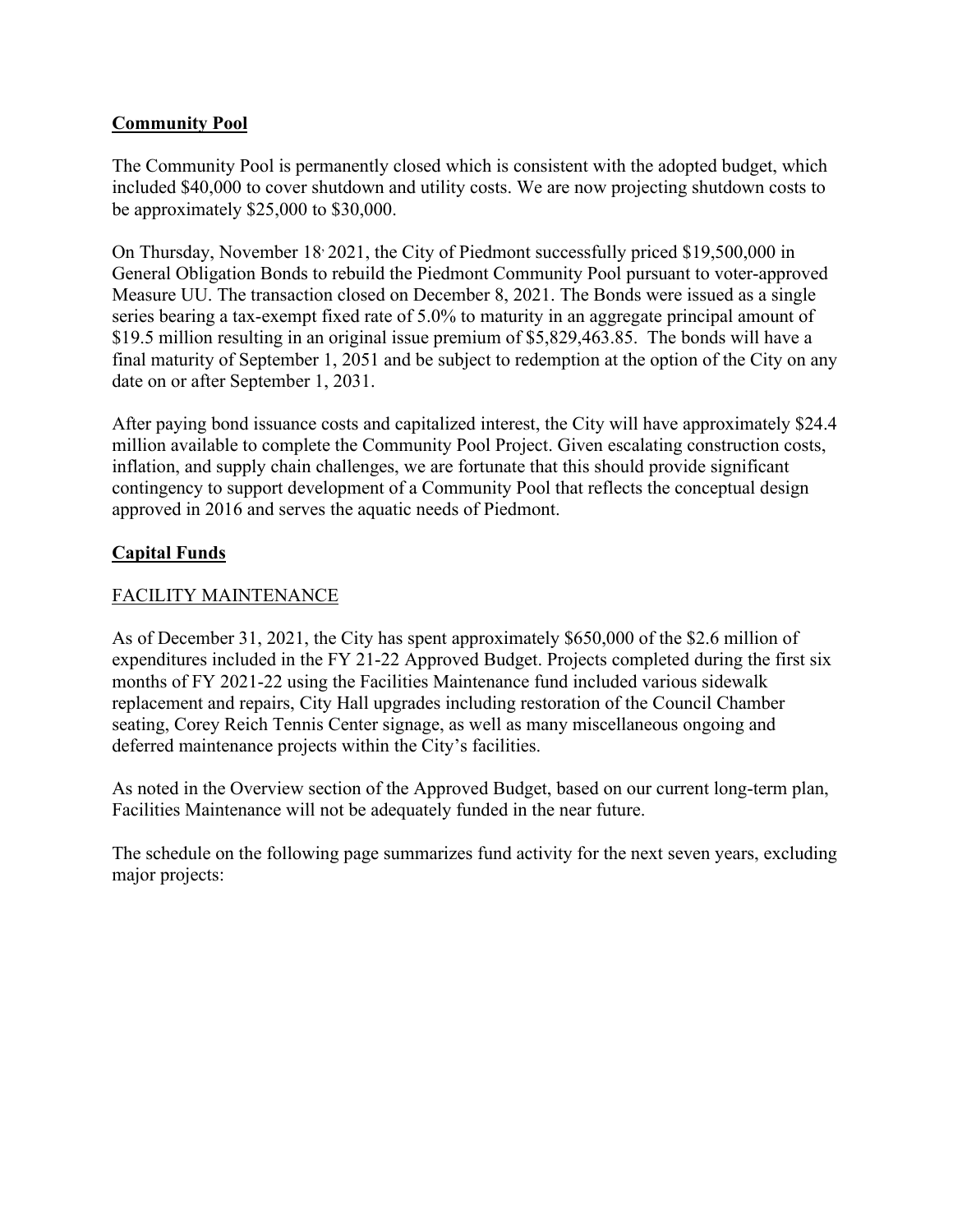|                              |         | <b>ACTUAL</b>  | <b>PROJECTED</b> |           |         |                |    |                |    |           |     |                  |     |              |    |            |
|------------------------------|---------|----------------|------------------|-----------|---------|----------------|----|----------------|----|-----------|-----|------------------|-----|--------------|----|------------|
|                              | 2020-21 |                | 2021-22          |           | 2022-23 |                |    | 2023-24        |    | 2024-25   |     | 2025-26          |     | 2026-27      |    | 2027-28    |
|                              |         |                |                  |           |         |                |    |                |    |           |     |                  |     |              |    |            |
| <b>BEGINNING BALANCE</b>     | \$      | 6,528,756      | \$               | 9,341,209 | \$      | 8,942,987      | \$ | 6,941,615      | \$ | 4,677,931 | \$  | 3,134,831        | -\$ | 1,913,636    | \$ | 831,220    |
|                              |         |                |                  |           |         |                |    |                |    |           |     |                  |     |              |    |            |
| <b>REVENUES:</b>             |         |                |                  |           |         |                |    |                |    |           |     |                  |     |              |    |            |
| General Fund                 |         | 4,022,707      |                  | 600,000   |         | 300,000        |    | 300,000        |    | 300,000   |     |                  |     |              |    |            |
| Contributions                |         | 22,204         |                  |           |         |                |    |                |    |           |     |                  |     |              |    |            |
| Interest                     |         | 24,324         |                  | 21,596    |         | 42,834         |    | 33,803         |    | 24,011    |     |                  |     |              |    |            |
| <b>ARPA</b>                  |         |                |                  | 1,050,682 |         | 1,331,865      |    |                |    |           |     |                  |     |              |    |            |
| <b>TOTAL REVENUE</b>         |         | 4,069,235      |                  | 1,672,278 |         | 1,674,698      |    | 333,803        |    | 324,011   |     | 11,255           |     | 11,593       |    | 11,941     |
|                              |         |                |                  |           |         |                |    |                |    |           |     |                  |     |              |    |            |
| <b>EXPENDITURES:</b>         |         |                |                  |           |         |                |    |                |    |           |     |                  |     |              |    |            |
| Repairs & Maintenance        |         | 156,427        |                  | 250,000   |         | 230,570        |    | 237,487        |    | 244,612   |     | 251,950          |     | 259,509      |    | 267,294    |
| <b>Scheduled Maintenance</b> |         | 200,220        |                  | 420,500   |         | 645,500        |    | 760,000        |    | 722,500   |     | 380,500          |     | 234,500      |    | 340,000    |
| <b>Capital Projects</b>      |         | 377,428        |                  | 800,000   |         | 2,200,000      |    | 1,000,000      |    | 300,000   |     |                  |     |              |    |            |
| <b>Sidewalks</b>             |         | 522,707        |                  | 600,000   |         | 600,000        |    | 600,000        |    | 600,000   |     | 600,000          |     | 600,000      |    | 600,000    |
| <b>TOTAL EXPENDITURES</b>    |         | 1,256,782      |                  | 2,070,500 |         | 3,676,070      |    | 2,597,487      |    | 1,867,112 |     | 1,232,450        |     | 1,094,009    |    | 1,207,294  |
|                              |         |                |                  |           |         |                |    |                |    |           |     |                  |     |              |    |            |
| <b>ENDING BALANCE</b>        | \$      | $9,341,209$ \$ |                  | 8,942,987 | \$      | $6,941,615$ \$ |    | $4,677,931$ \$ |    | 3,134,831 | -\$ | $1,913,636$   \$ |     | $831,220$ \$ |    | (364, 134) |

The facilities maintenance fund does not include major and necessary capital improvements including the Fire Department/City Hall, the Police Department, the Veterans Hall, the Recreation Department Building, Coaches Field and Linda Beach Park. The total estimated costs of these projects exceeds \$60 million.

As noted previously, if the revenue and expense trends of the first half of the year continue, the City may have the ability to add to the funding of its backlog in facilities maintenance. We will revisit the ability and need for further funding at fiscal year-end.

#### EQUIPMENT REPLACEMENT

On the following page is a summary schedule of activity in the Equipment Replacement fund. We are projecting current year expenditures to be consistent with the Adopted Budget. As evidenced in the below schedule, we believe Equipment Replacement is fully funded barring any unforeseen circumstances.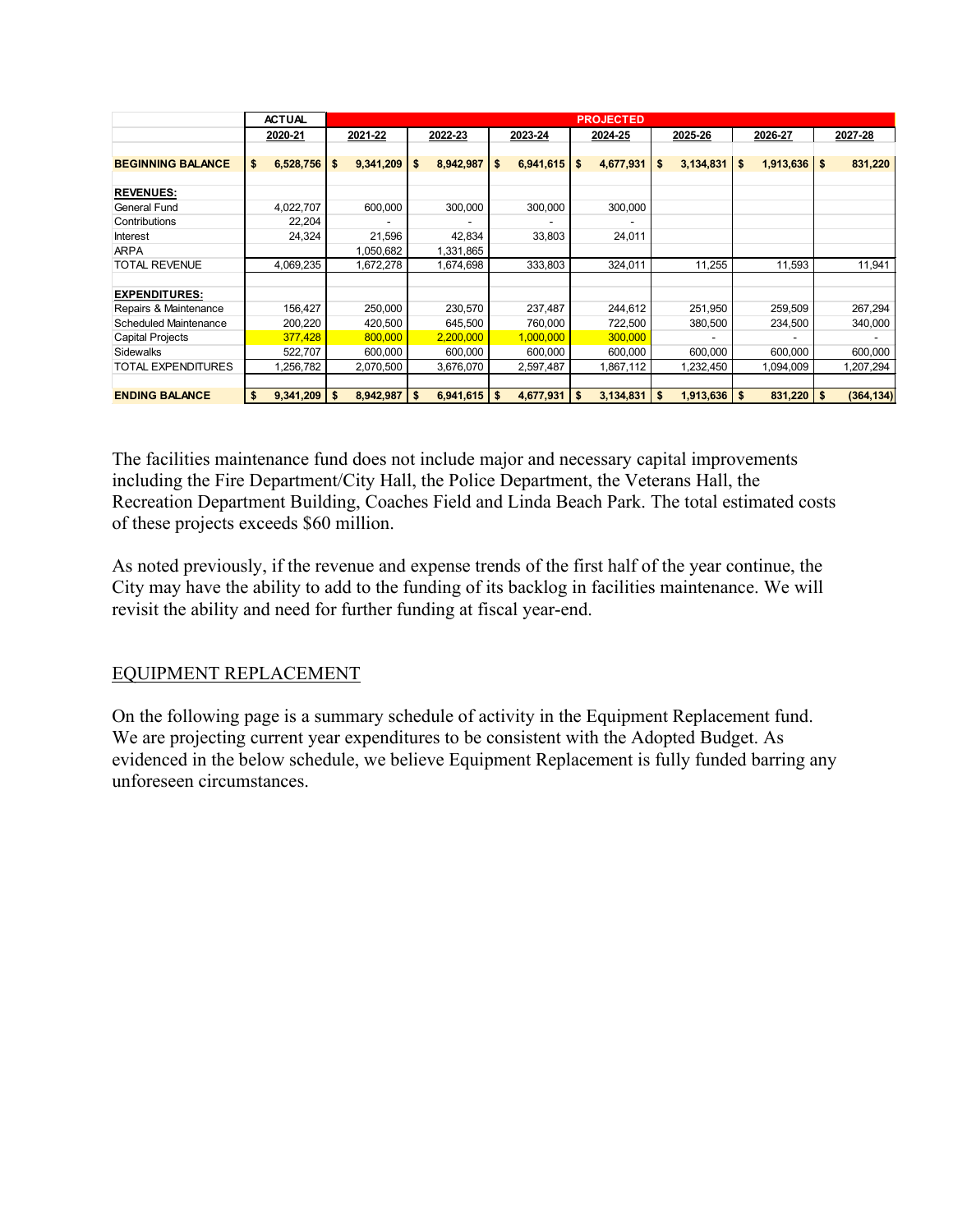|               | <b>EQUIPMENT REPLACEMENT FUND ACTIVITY</b> |                |                 |                     |                 |  |  |  |  |  |  |  |  |  |
|---------------|--------------------------------------------|----------------|-----------------|---------------------|-----------------|--|--|--|--|--|--|--|--|--|
| <b>Fiscal</b> | Begin                                      | Planned        |                 |                     | End             |  |  |  |  |  |  |  |  |  |
| Year          | <b>Balance</b>                             | <b>Funding</b> | <b>Interest</b> | <b>Expenditures</b> | <b>Balance</b>  |  |  |  |  |  |  |  |  |  |
|               |                                            |                |                 |                     |                 |  |  |  |  |  |  |  |  |  |
| 17/18         | \$<br>3,937,414                            | \$<br>517,193  |                 | \$<br>(651, 165)    | \$<br>3,803,442 |  |  |  |  |  |  |  |  |  |
| 18/19         | 3,803,442                                  | 433,000        | 81,148          | (1,216,799)         | 3,100,791       |  |  |  |  |  |  |  |  |  |
| 19/20         | 3,100,791                                  | 400,000        | 76,067          | (513, 171)          | 3,063,687       |  |  |  |  |  |  |  |  |  |
| 20/21         | 3,063,687                                  | 610,500        | 13,195          | (590,280)           | 3,097,101       |  |  |  |  |  |  |  |  |  |
| 21/22         | 3,097,101                                  | 360,841        | 30,971          | (1,698,800)         | 1,790,114       |  |  |  |  |  |  |  |  |  |
| 22/23         | 1,790,114                                  | 516,210        | 17,901          | (984, 026)          | 1,340,198       |  |  |  |  |  |  |  |  |  |
| 23/24         | 1,340,198                                  | 440,379        | 26,804          | (978, 267)          | 829,115         |  |  |  |  |  |  |  |  |  |
| 24/25         | 829,115                                    | 427,869        | 19,070          | (675, 522)          | 600,532         |  |  |  |  |  |  |  |  |  |
| 25/26         | 600,532                                    | 776,132        | 15,013          | (430, 792)          | 960,884         |  |  |  |  |  |  |  |  |  |
| 26/27         | 960,884                                    | 829,639        | 24,022          | (484, 078)          | 1,330,467       |  |  |  |  |  |  |  |  |  |
| 27/28         | 1,330,467                                  | 927,868        | 33,262          | (660, 380)          | 1,631,218       |  |  |  |  |  |  |  |  |  |
| 28/29         | 1,631,218                                  | 716,501        | 40,780          | (793, 697)          | 1,594,801       |  |  |  |  |  |  |  |  |  |
| 29/30         | 1,594,801                                  | 608,244        | 39,870          | (1,828,031)         | 414,884         |  |  |  |  |  |  |  |  |  |
| 30/31         | 414,884                                    | 490,593        | 10,372          | (107, 382)          | 808,468         |  |  |  |  |  |  |  |  |  |
| 31/32         | 808,468                                    | 514,954        | 20,212          | (664, 749)          | 678,884         |  |  |  |  |  |  |  |  |  |
| 32/33         | 678,884                                    | 431,079        | 16,972          | (275, 134)          | 851,801         |  |  |  |  |  |  |  |  |  |

### **Street\Sidewalk Related Funds**

Funding sources for streets and sidewalks include Measure B, Measure BB, Measure F, Gas Tax, and SB-1. The majority of available funding is dedicated to street resurfacing and sidewalk repair work, with the balance dedicated to important sub-categories such as the implementation of projects prioritized by the approved Pedestrian & Bicycle Master Plan, and those related to the Complete Streets program.

Funding for streets for the Fiscal Year 2021-22 is just over \$2.8 million, \$1.3 million of which is being carried forward from Fiscal Year 2020-21 due to the 2021 Paving Project being delayed due to the pandemic. In addition to the 2021 Paving Project, major projects planned for this year are the Oakland Ave. rehabilitation project and the Oakland Ave. and San Carlos Ave. Retaining walls project.

Sidewalk repair work is also a focus as the list of sidewalks in need of repair has been growing. The City budgeted \$900,000 for sidewalk repair and replacement, utilizing the Facility Maintenance Fund (\$600,000) and all Gas Tax fund revenue (approximately \$300,000).

On the following page is a recap of the current status of the street related funds: